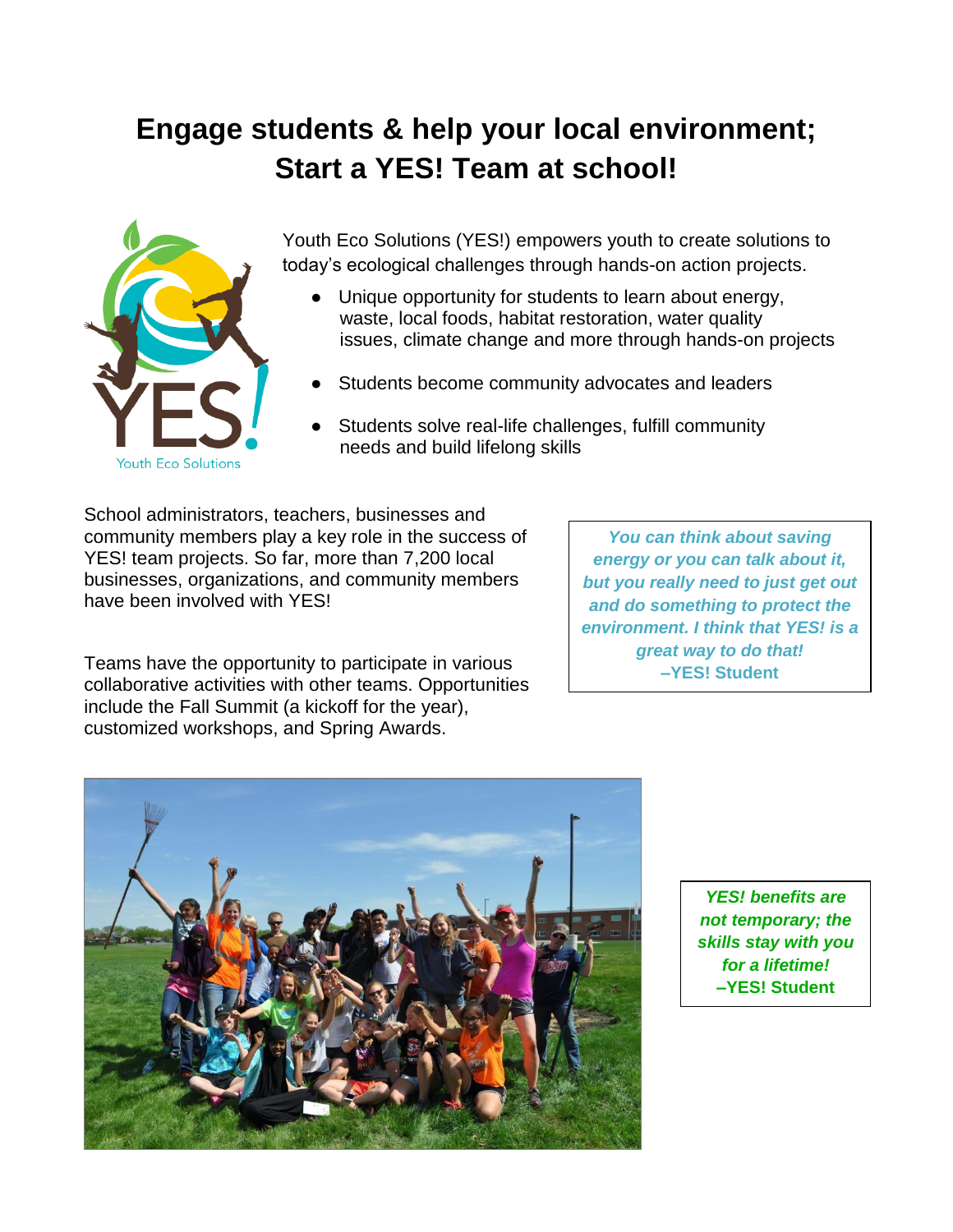

### **Funding Resources for YES! Teams**

- The YES! program provides project seed funds to teams. Each team is eligible for district expense reimbursement, like transportation & substitute teacher fees. (Amount available varies from year to year.)
- By participating in the YES! program, teams compete for YES! awards and cash prizes regionally with the opportunity to progress to the State Championship.
- YES! coordinators assist teams with seeking additional support from local organizations and businesses, fundraisers, and grants.



Through YES!, students are learning by doing. Projects have included: planting pollinator gardens; building solar panels; conducting energy audits; designing and building compost bins, tiny houses, super-mileage vehicles, solar boats and wind turbines; growing local food, restoring shoreline, monitoring water quality, and much more!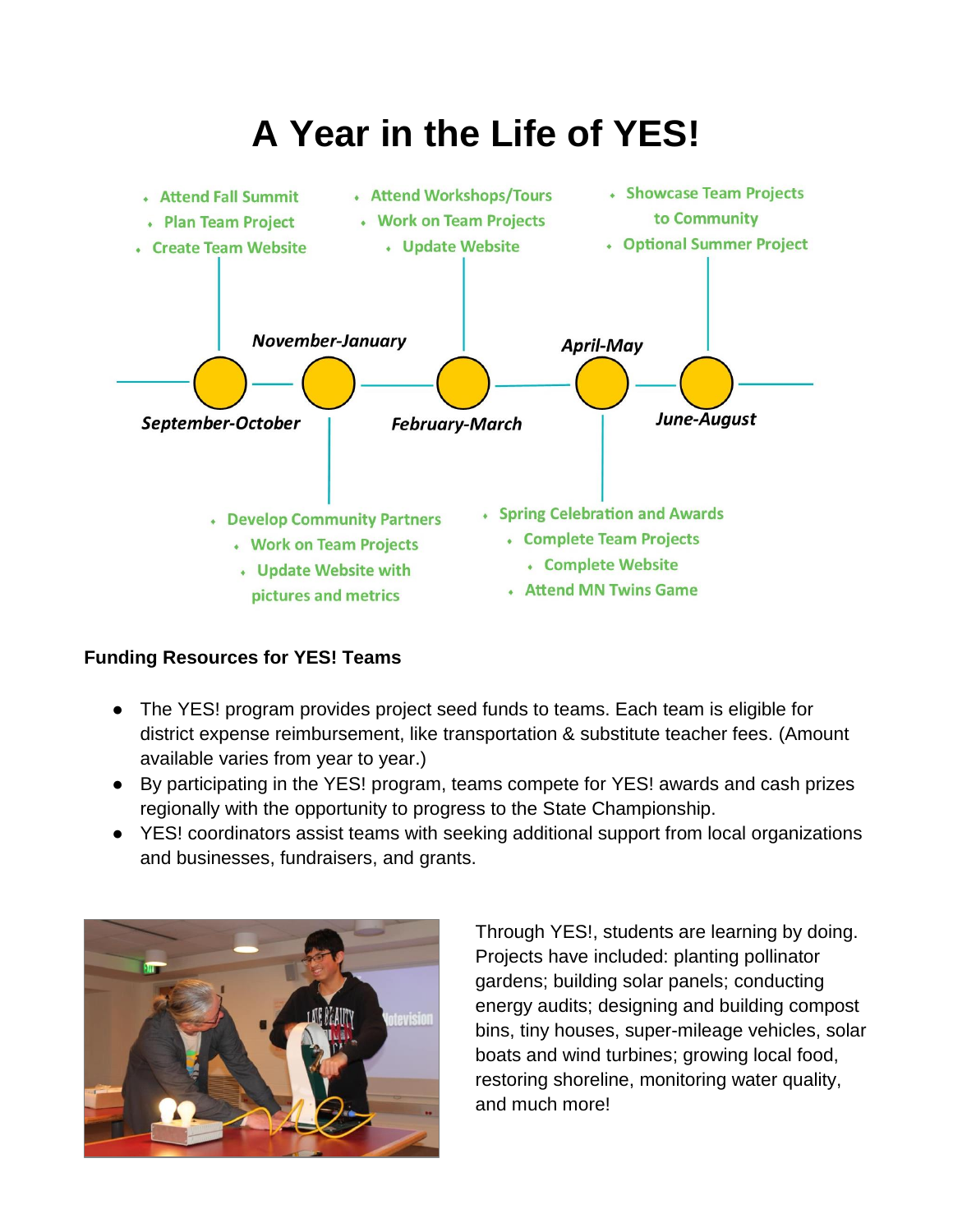#### **Through YES! team projects, students have:**

- Restored local lakeshores, cleaned up local lakes and rivers, built rain barrels, and planted rain gardens
- Completed a \$25,000 school tree trench installation
- Reduced school electricity costs by \$5,000 annually
- Reduced cafeteria food waste by over 50%
- Operated a passive solar greenhouse
- Restored native prairies and shorelines
- Created a vehicle that achieves 425 miles per gallon
- Educated elementary students and community members on ecological literacy
- Impacted an additional 110,000 students and nearly 140,000 community members
- Hosted community events including Youth Convening Minnesota

#### **Teams must complete at least one project on the yearly theme and can choose from other categories for additional projects:**

- Clean Transportation
- Climate Change Solutions
- Environmental Education
- Land Restoration & Habitat
- Local Foods & Gardening
- Regenerative Agriculture & Soil Health
- Renewable Energy & Energy Conservation
- Waste Reduction
- Water Quality & Water Conservation